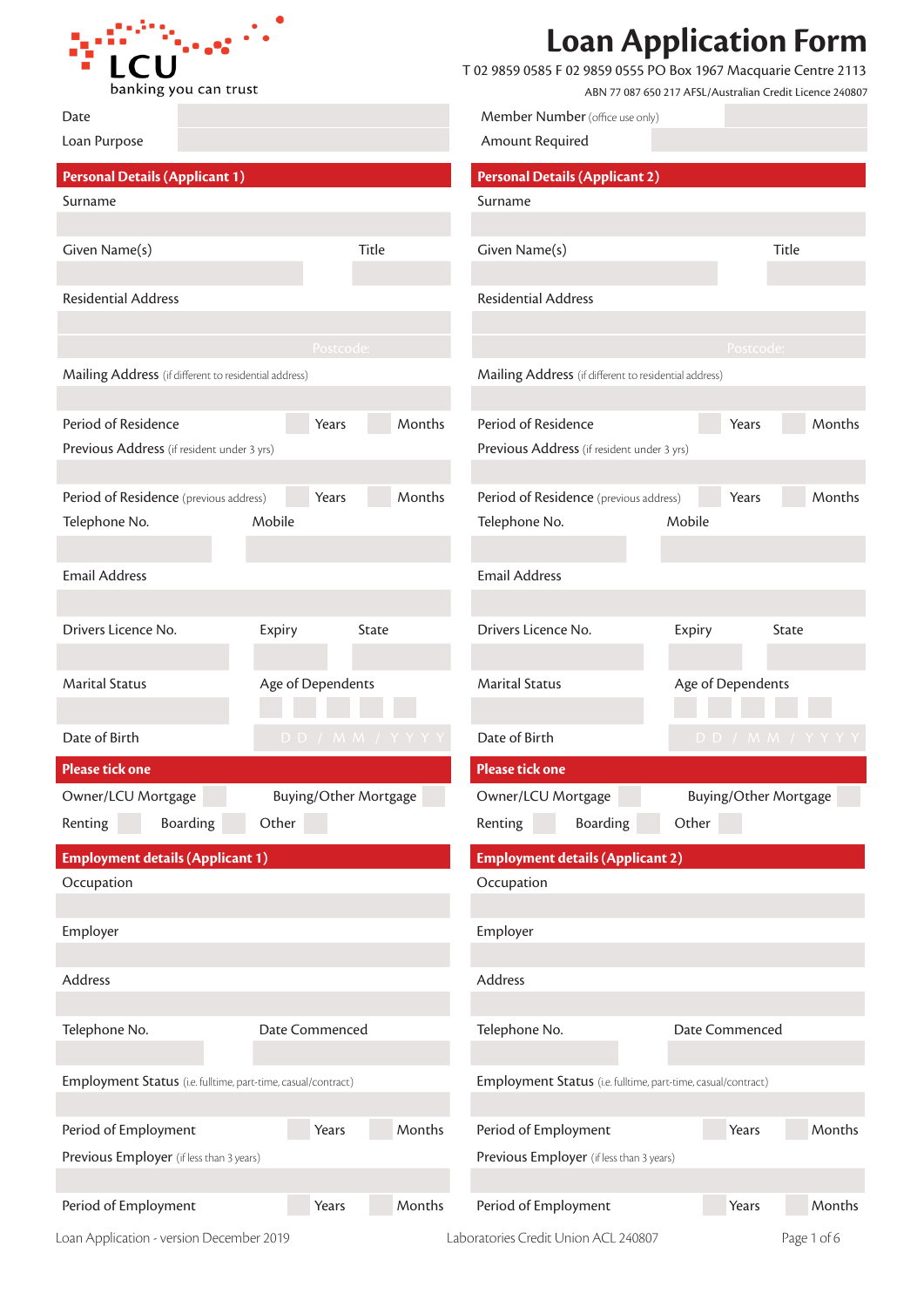| What you own<br>(assets of both borrowers)             | <b>Estimated</b><br>Value (\$) |  |  |  |  |
|--------------------------------------------------------|--------------------------------|--|--|--|--|
| Property (address)                                     |                                |  |  |  |  |
|                                                        | \$                             |  |  |  |  |
|                                                        | \$                             |  |  |  |  |
|                                                        | \$                             |  |  |  |  |
| Motor Vehicles (make, model, year)                     |                                |  |  |  |  |
|                                                        | \$                             |  |  |  |  |
|                                                        | \$                             |  |  |  |  |
|                                                        | \$                             |  |  |  |  |
| Savings/Investments/Shares and who with?               |                                |  |  |  |  |
|                                                        | \$                             |  |  |  |  |
|                                                        | \$                             |  |  |  |  |
|                                                        | \$                             |  |  |  |  |
| All other assets (superannuation, tools of trade etc.) |                                |  |  |  |  |
|                                                        | \$                             |  |  |  |  |
|                                                        | \$                             |  |  |  |  |
|                                                        | \$                             |  |  |  |  |
|                                                        |                                |  |  |  |  |
| <b>Total estimated value</b>                           | \$                             |  |  |  |  |
|                                                        |                                |  |  |  |  |
| <b>Income</b>                                          | $($ \$ $)$ pm                  |  |  |  |  |
| Applicant 1 gross monthly salary                       | \$                             |  |  |  |  |
| Applicant 2 gross monthly salary                       | \$                             |  |  |  |  |
| Superannuation/pension - Applicant 1                   | \$                             |  |  |  |  |

Superannuation/pension - Applicant 2 \$  $\begin{array}{c|c}\n\textbf{Rental income} & \textbf{S}\n\end{array}$ Other income (specify) - Applicant 1  $\sim$ 

Other income (specify) - Applicant 2 \$

**Total income** \$

**Why do we need this information?**

Under Responsible Lending we are required to verify your financial situation. To do so, we require from you the supporting documents listed on page 3. If you cannot provide these we may not be able to process your application.

Source

Source

| Existing Mortgage(s)<br>& who with?                                                                                                                                                                                                                          | Monthly<br>repayment  | <b>Balance owing</b> |
|--------------------------------------------------------------------------------------------------------------------------------------------------------------------------------------------------------------------------------------------------------------|-----------------------|----------------------|
|                                                                                                                                                                                                                                                              | \$                    | \$                   |
|                                                                                                                                                                                                                                                              | \$                    | \$                   |
|                                                                                                                                                                                                                                                              | \$                    | \$                   |
| Personal/Car Loan(s)<br>& who with?                                                                                                                                                                                                                          |                       |                      |
|                                                                                                                                                                                                                                                              | \$                    | \$                   |
|                                                                                                                                                                                                                                                              | \$                    | \$                   |
|                                                                                                                                                                                                                                                              | \$                    | \$                   |
| Credit Card(s), Store Card(s) or Accounts<br>& who with?                                                                                                                                                                                                     | Limit                 |                      |
|                                                                                                                                                                                                                                                              |                       | \$                   |
|                                                                                                                                                                                                                                                              |                       | \$                   |
|                                                                                                                                                                                                                                                              |                       | \$                   |
| Overdraft(s) & who with?                                                                                                                                                                                                                                     |                       | Limit                |
|                                                                                                                                                                                                                                                              |                       | \$                   |
| Other liabilities<br>eg. Child support, HECS (List full<br>details)                                                                                                                                                                                          | Monthly<br>repayments | Balance owing        |
|                                                                                                                                                                                                                                                              | \$                    | \$                   |
|                                                                                                                                                                                                                                                              | \$                    | \$                   |
| <b>Rent/Board</b> if an ongoing<br>expense                                                                                                                                                                                                                   | Monthly repayments    |                      |
|                                                                                                                                                                                                                                                              |                       |                      |
|                                                                                                                                                                                                                                                              | \$                    |                      |
| <b>Your monthly expenses</b>                                                                                                                                                                                                                                 |                       | $(5)$ pm             |
|                                                                                                                                                                                                                                                              |                       | \$                   |
| Property (council rates, gas, water, electricity,<br>body corporate, strata fees, agent fees & mainte-<br>nance) (excluding insurance)<br>Insurances (home contents, building, landlord,<br>CTP & motor vehicle, life, income protection,<br>health and pet) |                       | \$                   |
| <b>Education</b> (Public and Private Education fees, and<br>all associated costs including books & uniforms)                                                                                                                                                 |                       | \$                   |
| Childcare (Preschool, before/after school care and<br>nannies)                                                                                                                                                                                               |                       | \$                   |
| Groceries (Food and groceries including house-<br>hold products and toiletries)                                                                                                                                                                              |                       | \$                   |
| Communication/Social Media (Mobile and<br>Home Telephone, Internet, pay TV, media stream-<br>ing subscriptions)                                                                                                                                              |                       | \$                   |
| Transportation (fuel, vehicle servicing & registra-<br>tion, public transport) (excluding MV insurance)                                                                                                                                                      |                       | \$                   |
| Medical & Health Costs (doctor, optical, dental<br>and pharmaceutical) (excluding health insurance)                                                                                                                                                          |                       | \$                   |
| <b>Entertainment &amp; Recreation</b> (Pay TV, Gym mem-<br>bership, theatre, sporting fees)                                                                                                                                                                  |                       | \$                   |
| Clothing & Personal Care (Clothing, footwear,<br>grooming, cosmetics etc.)                                                                                                                                                                                   |                       | \$                   |

**Liabilities**

Loan Application - version December 2019 Laboratories Credit Union ACL 240807 Page 2 of 6

**Total \$**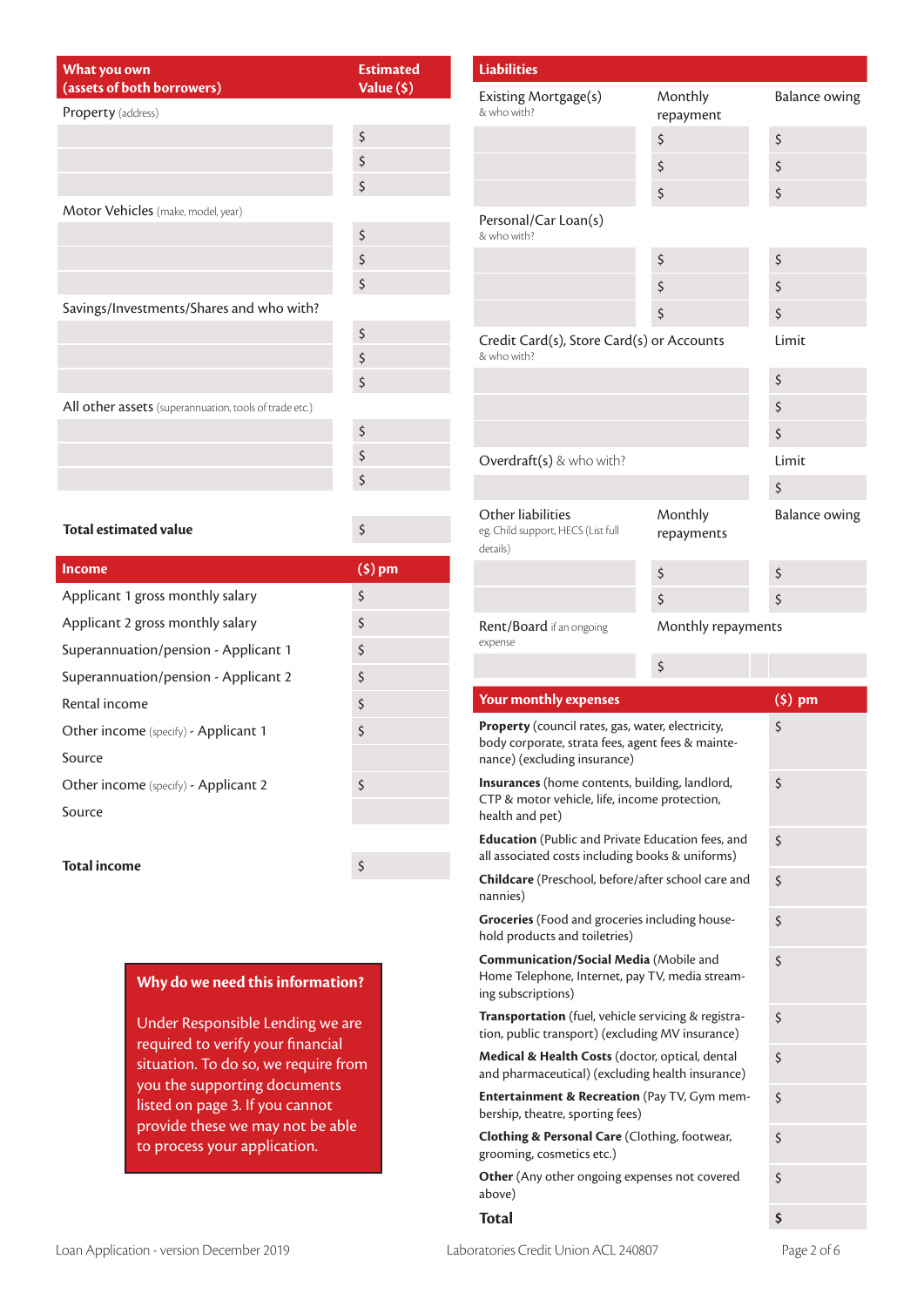#### **Documentation to be supplied prior to your loan being approved**

The following information (where appropriate) must be supplied when lodging your loan application.

**Permanent Employees** Two most recent consecutive payslips, if your pay is deposited with LCU or last three months full account statements from your financial institution showing continuity of salary. If this is a joint loan evidence of both incomes is required.

**Casual Employees** A letter from your employer(s) on a company letterhead confirming the length of your employment(s) and current salary(ies).

**Self Employed** Last two years personal, and if applicable, business tax returns and current balance sheet and profit and loss statement. Latest year's tax assessment notice.

**Refinancing or consolidating** When the purpose of the loan is to refinance or consolidate existing debts, the latest three consecutive statements for each debt being refinanced is required. Find out how much you need to borrow by getting your current payout figures from your financial institution. You must continue to make your loan repayments until your loan has been settled.

**Proof of purchase** Where the purpose of the loan is to purchase a new or used car, motor bike, boat, caravan, truck or travel you are required to supply an invoice.

**Proof of other income** Proof and source of any other income

**Proof of expenditure** Last 3 months bank and credit/store card statements, Rental Agreements

#### **Consents and notices**

I consent to your giving me documents such as loan offers (in the form of a contract for us to accept), statements and notices electronically.

I understand that:

- you will stop posting me paper statements and notices
- I need to check my emails regularly
- I can revert to receiving paper statements and notices in the post at any time

For loan documents, I understand that you must sign any loan offer you make to me. I consent to that requirement being met by your attaching the offer document to an email addressed to me.

|                    | The email address to use is | Applicant 1 |                    |      |
|--------------------|-----------------------------|-------------|--------------------|------|
|                    | The email address to use is | Applicant 2 |                    |      |
| <b>Applicant 1</b> |                             |             | <b>Applicant 2</b> |      |
| Signature          |                             | Date        | Signature          | Date |

#### **Acknowledgements, privacy, consent and declaration**

I declare that I/we are Australian citizens or permanent residents aged 18 years or over and the information stated in this application is true and correct in every particular.

I authorise Laboratories Credit Union to make any relevant enquiries into the references mentioned, my/our employer or any other credit provider at any time during the processing of this loan.

Where this loan application is for a commercial loan, by submitting this application you expressly consent to our obtaining a credit report containing your credit information in order to assess your commercial loan application.

In the event of my/our accepting an offer of a loan from Laboratories Credit Union, I understand that I/we will become a member/s of Laboratories Credit Union once acceptable identification is provided and verified and the \$10 share/s is paid.

|      | <b>Applicant 2</b> |      |  |
|------|--------------------|------|--|
| Date | Signature          | Date |  |
|      |                    |      |  |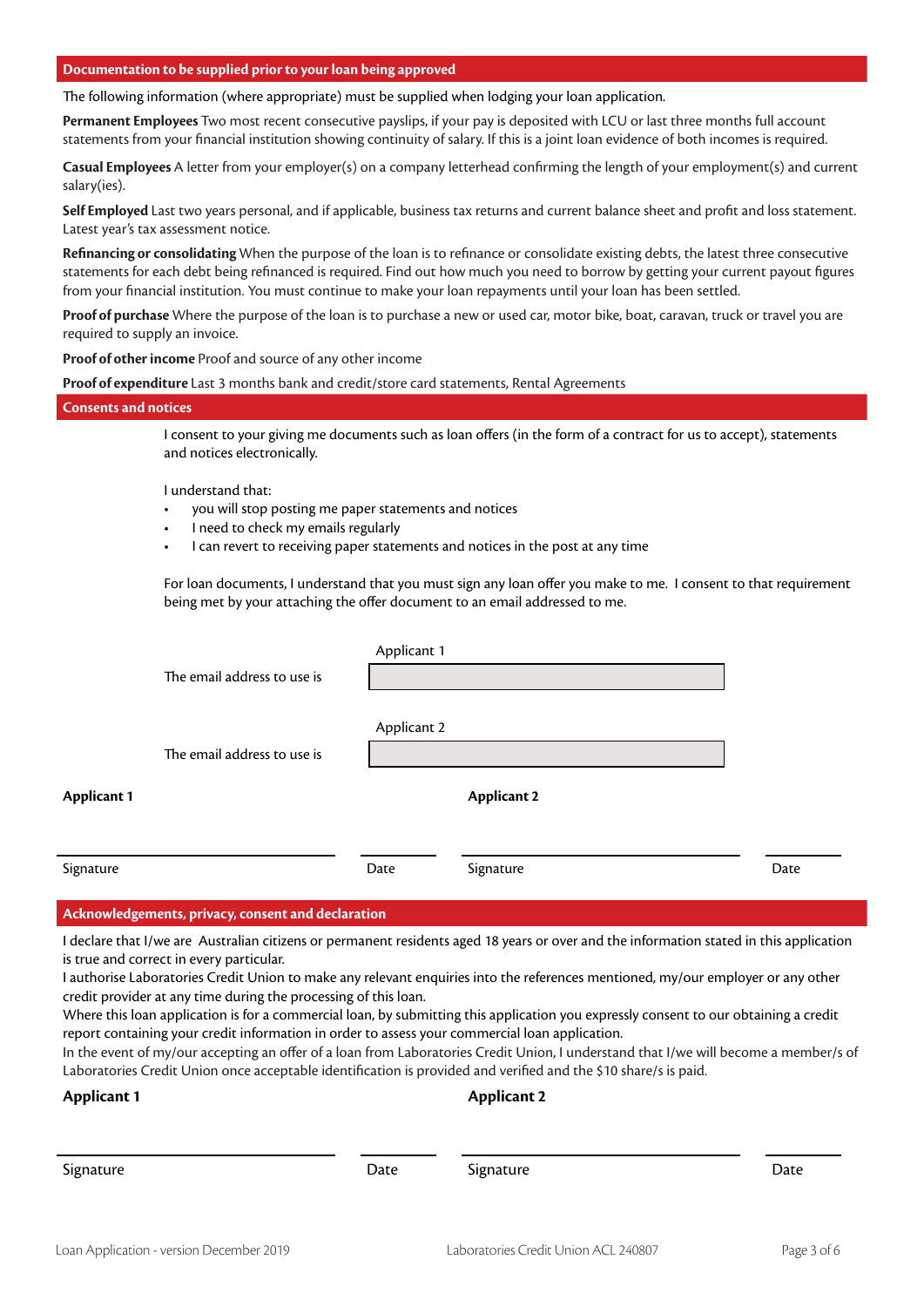# **THIS PAGE HAS BEEN LEFT BLANK ON PURPOSE**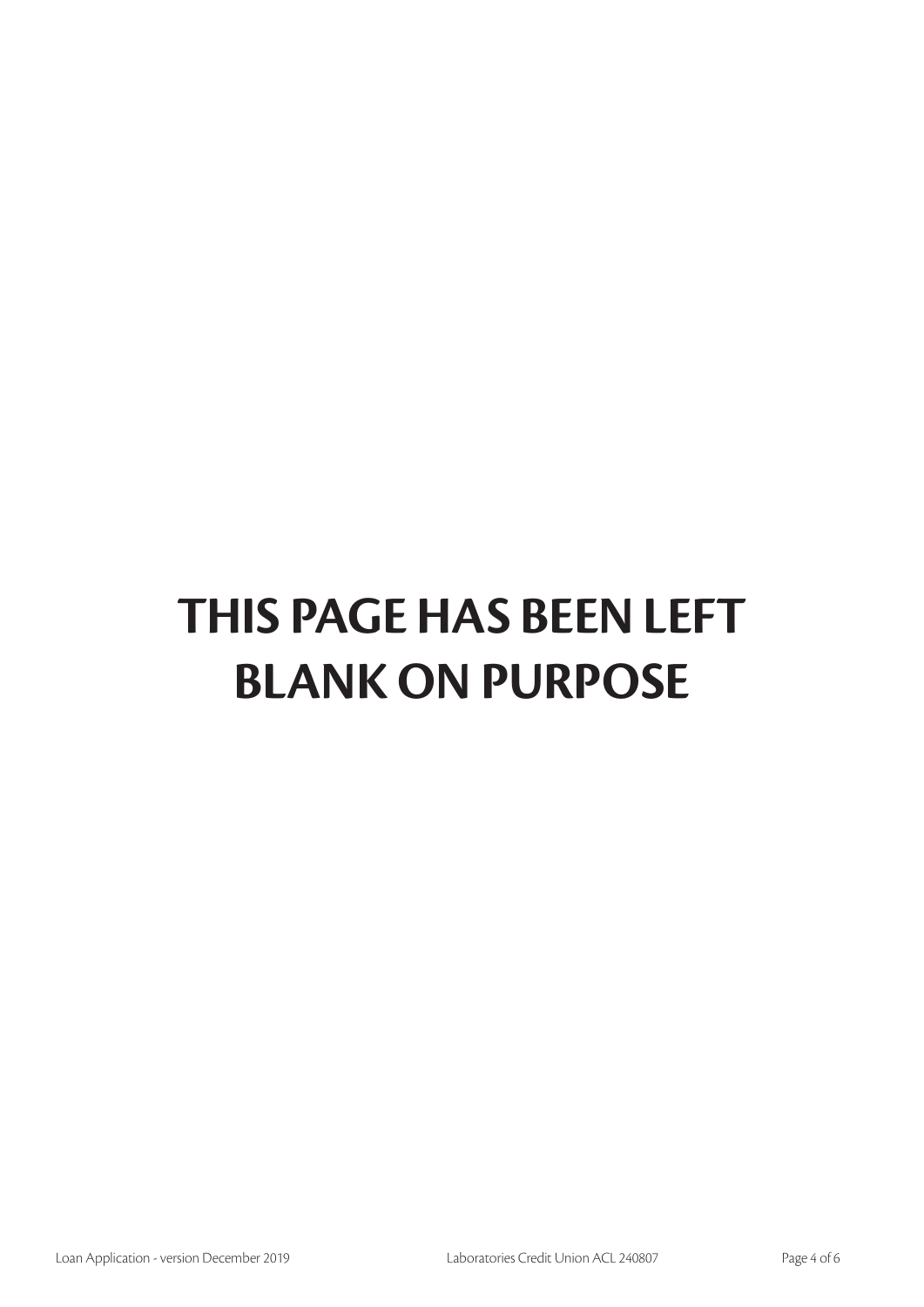

#### **Privacy Notification**

### **Laboratories Credit Union [LCU] Privacy Notification**

#### **Outline**

This Privacy Notification sets out:

- why we collect and use your information
- how we collect and use your information
- what happens if you do not wish to provide us with information
- whether we provide your information to other entities
- the availability of our Privacy Policy
- when we can disclose certain information to a credit reporting body
- how a credit reporting body may use your information
- whether we disclose your information overseas and if so, where
- how you can contact us.

#### Collection & use of your information

We collect and use your information to:

- provide you with membership benefits, financial services and products or information about those benefits, services and products
- provide you with information about financial services and products from 3<sup>rd</sup> parties we have arrangements with conduct market and demographic research in relation to the products and services you and other members
- acquire from us
- establish your eligibility for a loan
- establish your capacity to repay a loan.

The law also requires us to collect and hold your information:

- for our register of members under the Corporations Act
- to verify your identity under the AML/CTF Act
- to assess your capacity to pay a loan under the National Consumer Credit Protection Act.

#### How we collect your information

We will collect information about you and your financial position from you directly. When you apply for a loan, we will collect information about your credit history from a credit reporting body.

#### How you can access your information

You can request access to your information at any time.

#### What if you do not wish to provide us with information?

If you do not give us the information we require, we may not be able to admit you to membership or provide you with the financial service or product you have applied for.

#### Providing your information to credit reporting bodies

The credit reporting bodies we disclose information to are:

- Equifax Pty Ltd
- Experian Ltd
- Illion (DBCC Pty Ltd)

If you do not make your repayments when they fall due or commit a serious credit infringement, we may disclose this to Equifax and/or Experian and/or illion. Any information we provide to Equifax and/or Experian and/or illion will be included in reports provided to credit providers to help them to assess your creditworthiness.